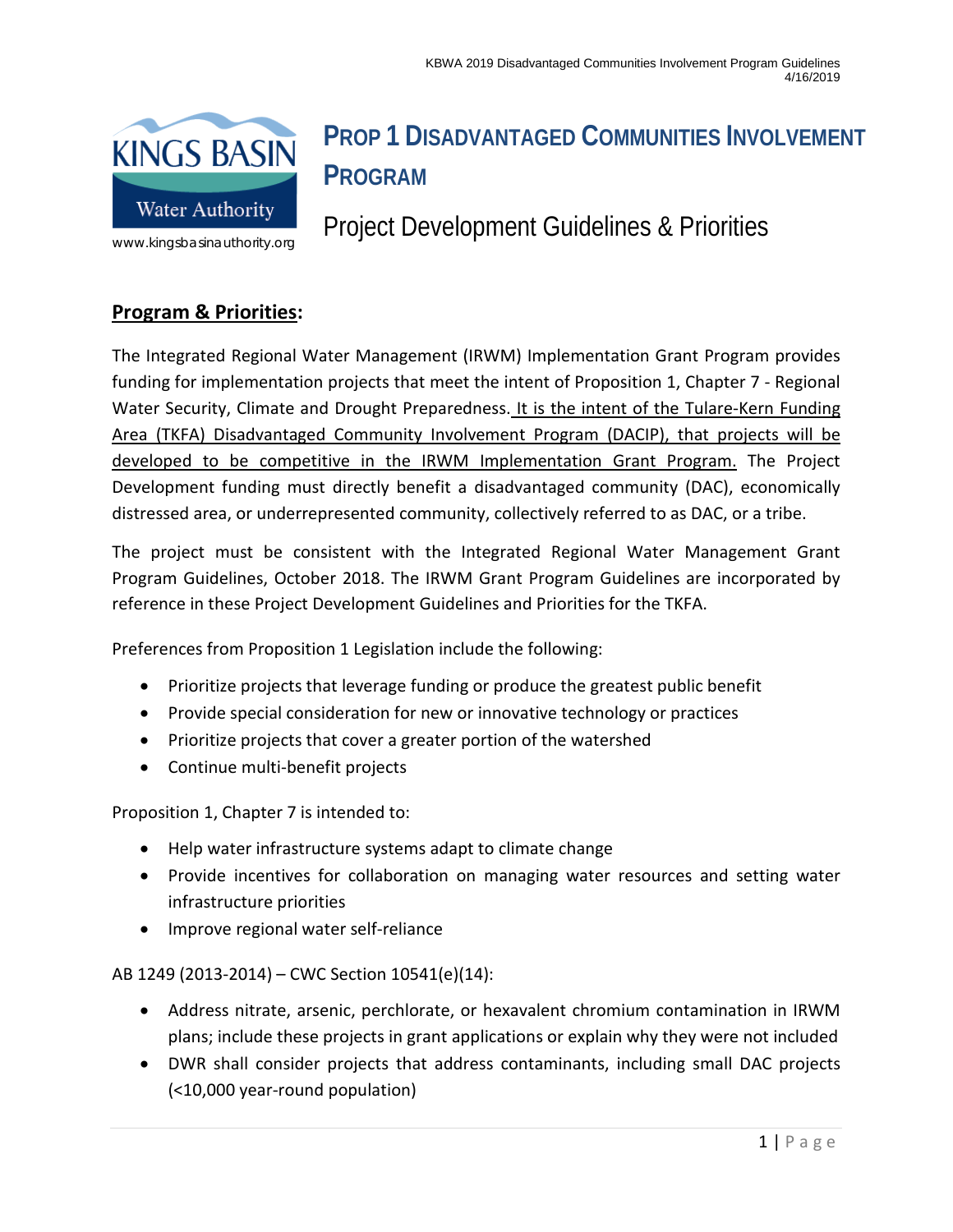AB 685 Human Right to Water:

• Every human being has the right to safe, clean, affordable, and accessible water adequate for human consumption, cooking, and sanitary purposes

The TKFA DACIP Preliminary Needs Assessment includes the following:

• Identification of specific DACs facing water supply, water quality, or wastewater challenges

*Project Development funds should focus on those DACs identified with a need in the Preliminary Needs Assessment. If the need was not identified in the Preliminary Needs Assessment, provide justification for the project need and why it should be added to the Preliminary Needs Assessment.*

Information and access to resources related to this grant solicitation will be continuously updated at the following location on the KBWA's website:

[http://www.kingsbasinauthority.org/projects-funding/ongoing-projects/prop-1-irwm-dac](http://www.kingsbasinauthority.org/projects-funding/ongoing-projects/prop-1-irwm-dac-involvement-grant/)[involvement-grant/](http://www.kingsbasinauthority.org/projects-funding/ongoing-projects/prop-1-irwm-dac-involvement-grant/)

#### **Eligibility**:

The applicant must be a DAC, or entity providing water and/or wastewater services to a DAC and must be able to verify that they have one of the following agency status:

- Public agency, non-profit organization, public utility, federally recognized Indian Tribes, California State Indian Tribes listed on the Native American Heritage Commission's California Tribal Consultation List, and mutual water company.
- Please note that if your agency is not currently a Member or Interested Party to the Kings Basin Water Authority (Water Authority), your scope of work must include coordination with the Water Authority to get your project on the Integrated Regional Water Management Plan (IRWMP) Project List for future implementation funding.

#### **Funding:**

Through the Proposition 1 DAC Involvement Program, \$2 million has been set aside for project development activities in the Tulare-Kern Funding Area. There are seven (7) IRWM regions in the Tulare-Kern Funding Area that has each been allocated \$250,000 from the \$2 million and will have the ability to receive, review, rank and select projects from its region and submit their request for funding to the Project Advisory Committee (PAC). The PAC was created by the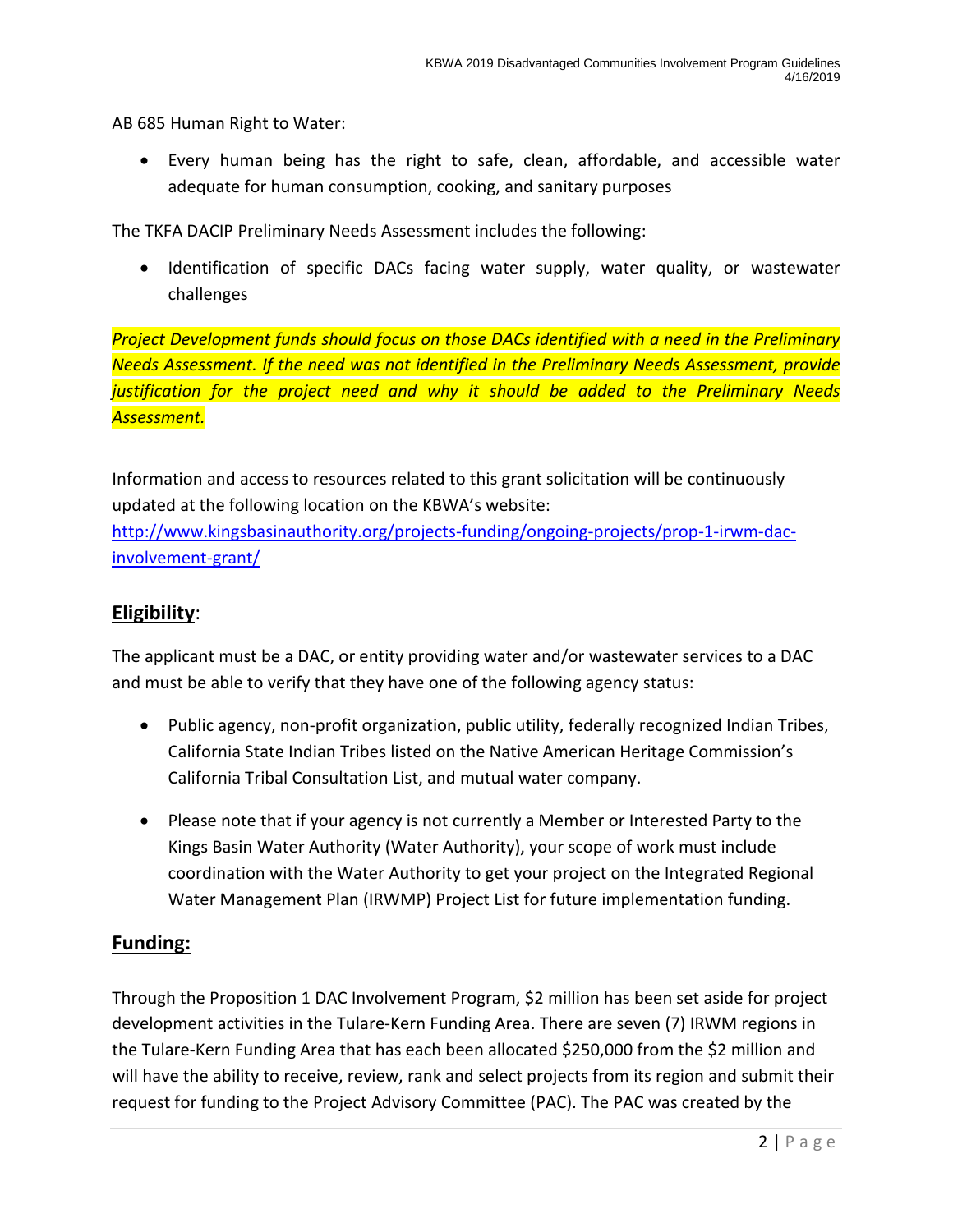County of Tulare and is comprised of seven IRWM representatives, seven DAC representatives, and one tribe member. Additionally, there is a regional funding pot of \$250,000 for projects to be awarded on a competitive basis. Funding awarded from the regional funding pot will be at the discretion of the PAC.

### **The maximum funding request per application is \$250,000. There is no minimum nor is there a cost-share requirement.**

It is the intent of the Water Authority to award one (1) or more projects with a total request of not less than \$250,000. Any additional projects that meet the critical needs of the Water Authority and with a total funding request of less than \$250,000 will be submitted to the PAC for consideration under the regional funding pot.

### **Requirements of the Scope of Work:**

**If you have a water project that includes one or more of the following elements; then you would be eligible to apply for Project Development Funds to prepare your project for the Prop 1 Round 2 IRWM Implementation Grant Solicitation anticipated in 2020.** 

- **WATER REUSE AND RECYCLING FOR NON-POTABLE REUSE AND DIRECT/INDIRECT POTABLE REUSE**
- **WATER-USE EFFICIENCY AND WATER CONSERVATION**
- **LOCAL AND REGIONAL SURFACE AND UNDERGROUND WATER STORAGE (GROUNDWATER AQUIFER CLEANUP OR RECHARGE PROJECTS)**
- **REGIONAL CONVEYANCE FACILITIES THAT IMPROVE INTEGRATION OF SEPARATE WATER SYSTEMS**
- **WATERSHED PROTECTION, RESTORATION AND MANAGEMENT, INCLUDING PROJECTS THAT REDUCE THE RISK OF WILDFIRE OR IMPROVE WATER SUPPLY RELIABILITY**
- **STORMWATER RESOURCE MANAGEMENT:**
	- o **PROJECTS TO REDUCE, MANAGE, TREAT, OR CAPTURE RAINWATER OR STORMWATER**
	- o **PROJECTS THAT PROVIDE MULTIPLE BENEFITS: WATER QUALITY, WATER SUPPLY, FLOOD CONTROL, OR OPEN SPACE**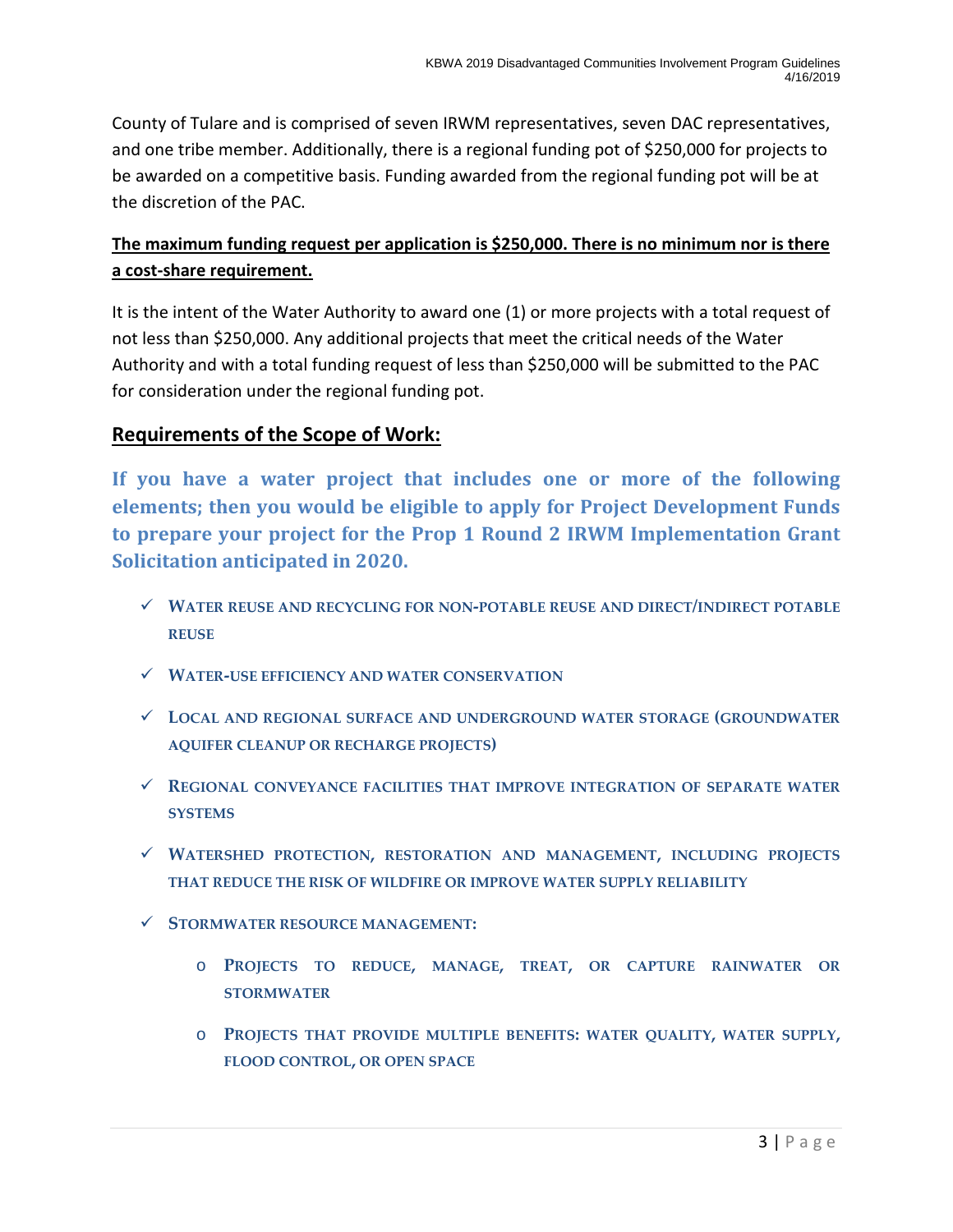- o **DECISION SUPPORT TOOLS THAT EVALUATE THE BENEFITS AND COSTS OF MULTI-BENEFIT STORMWATER PROJECTS**
- o **PROJECTS TO IMPLEMENT A STORMWATER RESOURCE PLAN DEVELOPED IN ACCORDANCE WITH PART 2.3 OF DIVISION 6 INCLUDING WATER CODE** § 10562 (b)(7)
- **CONJUNCTIVE USE OF SURFACE AND GROUNDWATER STORAGE FACILITIES**
- **WATER DESALINATION PROJECTS**
- **DECISION SUPPORT TOOLS TO MODEL REGIONAL WATER MANAGEMENT STRATEGIES TO ACCOUNT FOR CLIMATE CHANGE AND OTHER CHANGES IN REGIONAL DEMAND AND SUPPLY PROJECTIONS**
- **IMPROVEMENT OF WATER QUALITY, INCLUDING DRINKING WATER TREATMENT AND DISTRIBUTION, GROUNDWATER AND AQUIFER REMEDIATION, MATCHING WATER QUALITY TO WATER USE, WASTEWATER TREATMENT, WATER POLLUTION PREVENTION, AND MANAGEMENT OF URBAN AND AGRICULTURAL RUNOFF**
- **REGIONAL PROJECT OR PROGRAMS AS DEFINED BY THE IRWM PLANNING ACT**

## **Eligible Scope of Work for Project Development Funds (What the \$250,000 may be used to fund)**

Project Development activities will depend on the needs of the project. The projects may include, but are not limited to, the following types of activities:

- Prepare Feasibility Study Report
- Conduct Community Outreach and Engagement Activities for a specific project
- Conduct Preliminary Design Activities
- Prepare CEQA/NEPA Documents
- Coordination with IRWM Regions/DWR
- Pre-Project Permitting

#### **Required Project Deliverables**

The following types of deliverables are expected for each project and will vary depending on the activities proposed. The deliverables should be built into the scope, budget and schedule provided in the Project Application Form:

- Basis of Work/Work Plan/ or 30% Design Documents
- Draft Report/ or 60% Design Documents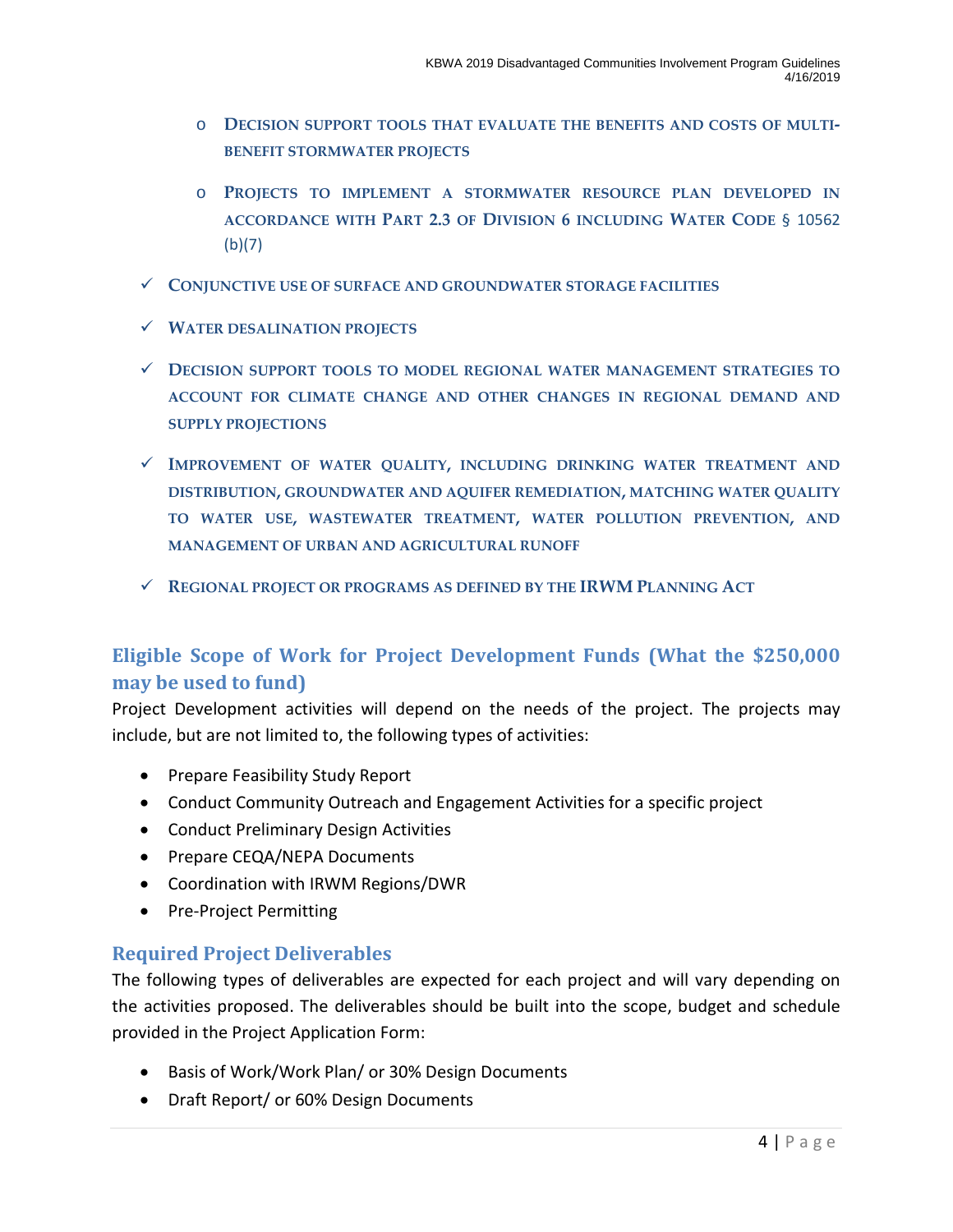• Project Summary/Completion Memorandum

### **Required Project Completion Summary/Memorandum at Project Completion**

The consultant for each project shall complete a Project Summary/Completion Memorandum at the end of the project, addressing the following topics:

- Description of Project
- Problem being Addressed
- Type of Work Completed (e.g. Feasibility Study, CEQA, etc.)
- Challenges Encountered
- Process to Overcome Challenges
- Recommended Next Steps for the Project, including funding recommendations
- Funding expenditure summary

#### **Requirements of the Project Schedule:**

The schedule must show the start date and end date of each task. Project Development Activities may begin upon approval by Tulare County, and must be completed by **August 31, 2020**, including final project reporting.

### **Tip for Structuring the Workplan, Budget and Schedule**

The Budget and Schedule must be broken down consistent with how tasks are presented in the Workplan. For example, if the workplan consists of five tasks, the budget should show five budget lines illustrating the cost for each workplan task. Similarly, the schedule should be broken down into five tasks showing the start and end date for each task.

#### **Scoring Criteria**

Applications will be reviewed, scored, and prioritized by a Project Review Panel (PRP) comprised of 3 to 7 individuals from the Water Authority (Members or Interested Parties). Applications will be scored based on the scoring criteria included as **Exhibit A.**

#### **Grant Schedule:**

The following is the Water Authority schedule for developing, evaluating and selecting projects. Please note that the PAC and County of Tulare will provide final project approval and the successful applicant will enter into an agreement with the County of Tulare.

- $\geq 4/16/2019$  Project Development Workshop in Selma
- $\geq 4/17/2019$  Issue notice for project application submittal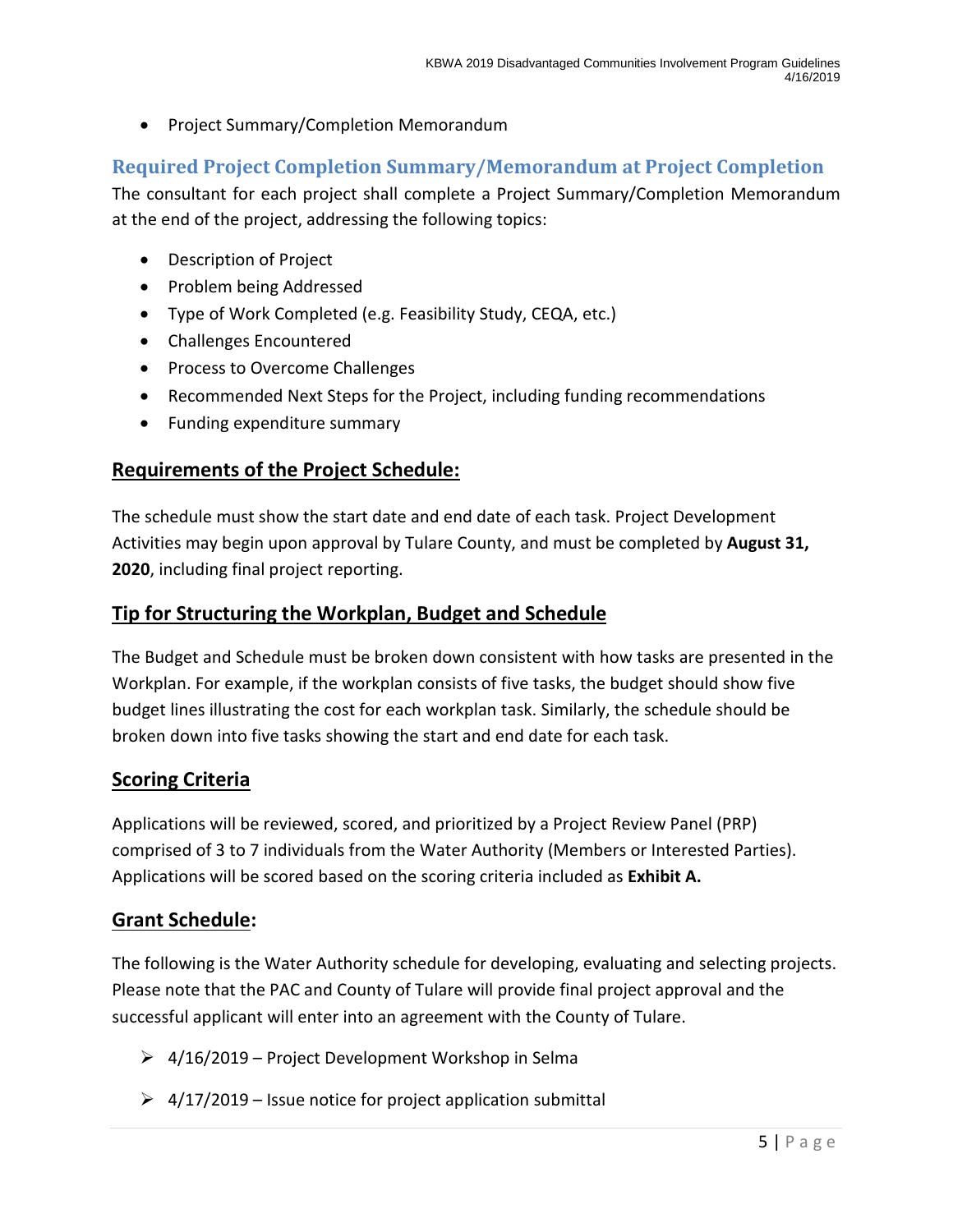- **5/31/2019 – Applications due by 5:00 pm to Soua Lee**
- $\geq 6/3/2019 6/7/2019$  Pre-applications independently scored by PRP
- $\triangleright$  6/10/2019 PRP convenes to review and combine scores. KBWA will be notified of prioritized project list
- $\triangleright$  6/19/2019 Regular Water Authority Advisory Committee meeting to consider and recommend project(s) to the Board of Directors
	- o If uncontested, selected project applications proceed with a recommendation to the Board of Directors.
- $\triangleright$  7/17/2019 Regular Water Authority Board of Directors meeting to consider and approve recommendation of project(s) to the PAC/County of Tulare
- $\geq 8/2/2019$  Submittal of Project Application(s) to PAC for review
- $\geq$  8/15/2019 PAC provide final approval of Project Application(s)

#### **What To Submit:**

The following is a list of required items for submittal of a complete grant project application to the Kings Basin Water Authority for consideration and prioritization.

- $\checkmark$  Completed MS Word or Adobe PDF documents of application
- $\checkmark$  Hardcopies or Electronic Copies of Supporting Documents (i.e. tables, studies, etc.)
- $\checkmark$  6 hardcopies of the complete application w/ supporting documents, if not submitting electronically

#### **How & When To Submit:**

Applications shall be submitted to the attention of Soua Lee at the Kings Basin Water Authority, 4886 E. Jensen Ave, Fresno, CA 93725 on **May 31, 2019 by 5:00pm**. Hard copies or electronic copies will be accepted. Electronic files can be hand delivered on CD/USB flash drive or submitted by email to [slee@krcd.org.](mailto:slee@krcd.org) **Applications not received in person or in email by 5pm on May 31, 2019 will not be considered.**